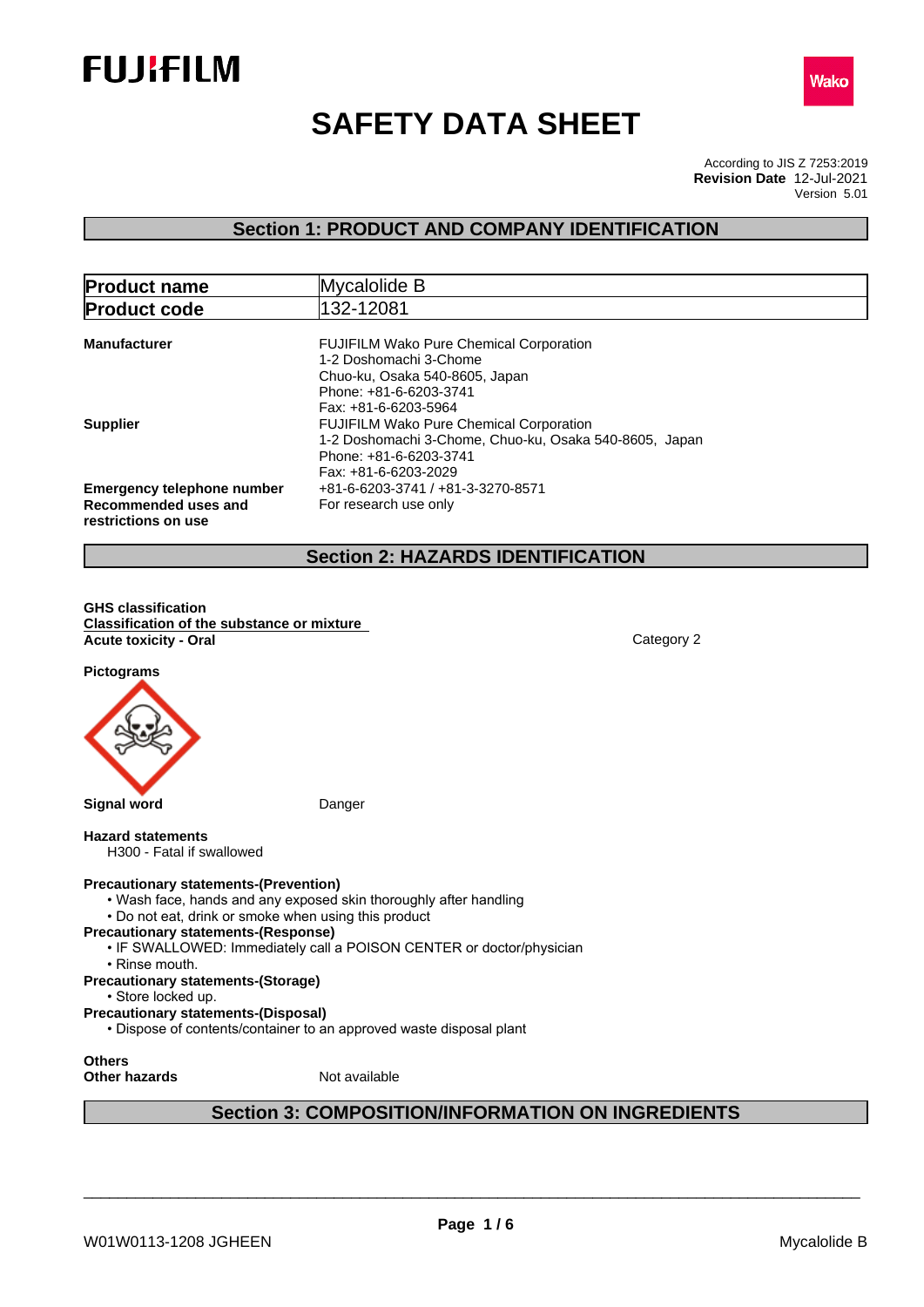| <b>Single Substance or Mixture</b> |          | Substance               |             |                 |               |  |
|------------------------------------|----------|-------------------------|-------------|-----------------|---------------|--|
| <b>Formula</b>                     |          | C52H74N4O17             |             |                 |               |  |
| <b>Chemical Name</b>               | Weight-% | <b>Molecular weight</b> | <b>ENCS</b> | <b>ISHL No.</b> | <b>CAS RN</b> |  |
| Mycalolide B                       | 95.0     | 1027.16                 | N/A         | N/A             | 122752-21-0   |  |

## **Section 4: FIRST AID MEASURES**

#### **Inhalation**

Remove to fresh air. If symptoms persist, call a physician.

#### **Skin contact**

Wash off immediately with soap and plenty of water. If symptoms persist, call a physician.

#### **Eye contact**

IF IN EYES: Rinse cautiously with water for several minutes. Remove contact lenses, if present and easy to do. Continue rinsing. Immediate medical attention is required.

#### **Ingestion**

Rinse mouth. Never give anything by mouth to an unconscious person. Call a physician or poison control center immediately. Do not induce vomiting without medical advice.

#### **Protection of first-aiders**

Use personal protective equipment as required.

## **Section 5: FIRE FIGHTING MEASURES**

#### **Suitable extinguishing media**

Water spray (fog), Carbon dioxide (CO2), Foam, Extinguishing powder, Sand

**Unsuitable extinguishing media**

No information available

#### **Specific hazards arising from the chemical product**

Thermal decomposition can lead to release of irritating and toxic gases and vapors.

## **Special extinguishing method**

No information available

## **Special protective actions for**

**fire-fighters**

Use personal protective equipment as required.Firefighters should wear self-contained breathing apparatus and full firefighting turnout gear.

## **Section 6: ACCIDENTAL RELEASE MEASURES**

#### **Personal precautions, protective equipment and emergency procedures**

For indoor, provide adequate ventilation process until the end of working. Deny unnecessary entry other than the people involved by, for example, using a rope. While working, wear appropriate protective equipments to avoid adhering it on skin, or inhaling the gas. Work from windward, and retract the people downwind.

#### **Environmental precautions**

To be careful not discharged to the environment without being properly handled waste water contaminated.

**Methods and materials for contaminent and methods and materials for cleaning up**

Sweep up and gather scattered particles, and collect it in an empty airtight container.

### **Recoverly, neutralization**

No information available

#### **Secondary disaster prevention measures**

Clean contaminated objects and areas thoroughly observing environmental regulations.

## **Section 7: HANDLING AND STORAGE**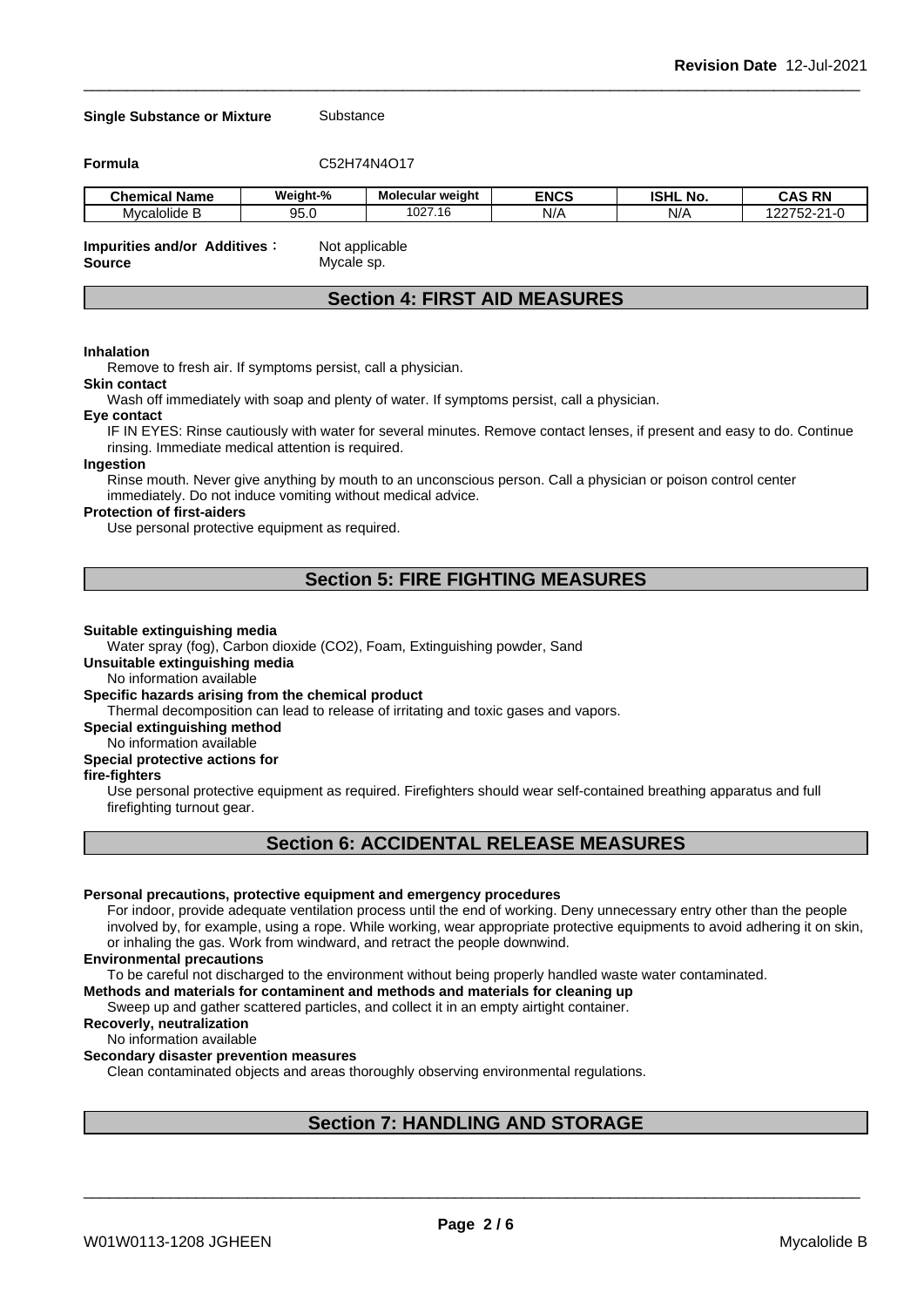## **Technical measures** Avoid contact with strong oxidizing agents. Use with local exhaust ventilation. **Precautions** Do not rough handling containers, such as upsetting, falling, giving a shock, and dragging. Prevent leakage, overflow, and scattering. Not to generate steam and dust in vain. Seal the container after use. After handling, wash hands and face, and then gargle. In places other than those specified, should not be smoking or eating and drinking. Should not be brought contaminated protective equipment and gloves to rest stops. Deny unnecessary entry of non-emergency personnel to the handling area. **Safety handling precautions** Avoid contact with skin, eyes or clothing. Use personal protective equipment as required.**Storage Safe storage conditions Storage conditions** Container protected from light, and store tightly closed in freezer (-20°C). **Safe packaging material** Glass<br>**ompatible substances** Strong oxidizing agents **Incompatible substances Section 8: EXPOSURE CONTROLS/PERSONAL PROTECTION Engineering controls** In case of indoor workplace, seal the source or use a local exhaust system. Provide the safety shower facility, and hand-

**Handling** 

**Exposure limits** This product, as supplied, does not contain any hazardous materials with occupational exposure limits established by the region specific regulatory bodies.

## **Personal protective equipment**

**Respiratory protection** Dust mask **Hand protection** Protection gloves

**Eye protection** protective eyeglasses or chemical safety goggles Skin and body protection Long-sleeved work clothes, protective boots

**General hygiene considerations** Handle in accordance with good industrial hygiene and safety practice.

and eye-wash facility. And display their position clearly.

## **Section 9: PHYSICAL AND CHEMICAL PROPERTIES**

| Form                                                   |                                |
|--------------------------------------------------------|--------------------------------|
| Color                                                  | clear                          |
| Appearance                                             | film                           |
| Odor                                                   | No data available              |
| Melting point/freezing point                           | No data available              |
| Boiling point, initial boiling point and boiling range | No data available              |
| <b>Flammability</b>                                    | No data available              |
| <b>Evaporation rate:</b>                               | No data available              |
| Flammability (solid, gas):                             | No data available              |
| Upper/lower flammability or                            |                                |
| explosive limits                                       |                                |
| Upper:                                                 | No data available              |
| Lower:                                                 | No data available              |
| <b>Flash point</b>                                     | No data available              |
| Auto-ignition temperature:                             | No data available              |
| Decomposition temperature:                             | No data available              |
| рH                                                     | No data available              |
| <b>Viscosity (coefficient of viscosity)</b>            | No data available              |
| <b>Dynamic viscosity</b>                               | No data available              |
| <b>Solubilities</b>                                    | methanol and Ethanol: soluble. |
| n-Octanol/water partition coefficient: (log Pow)       | No data available              |
| Vapour pressure                                        | No data available              |
| Specific Gravity / Relative density                    | No data available              |
| <b>Vapour density</b>                                  | No data available              |
| <b>Particle characteristics</b>                        | No data available              |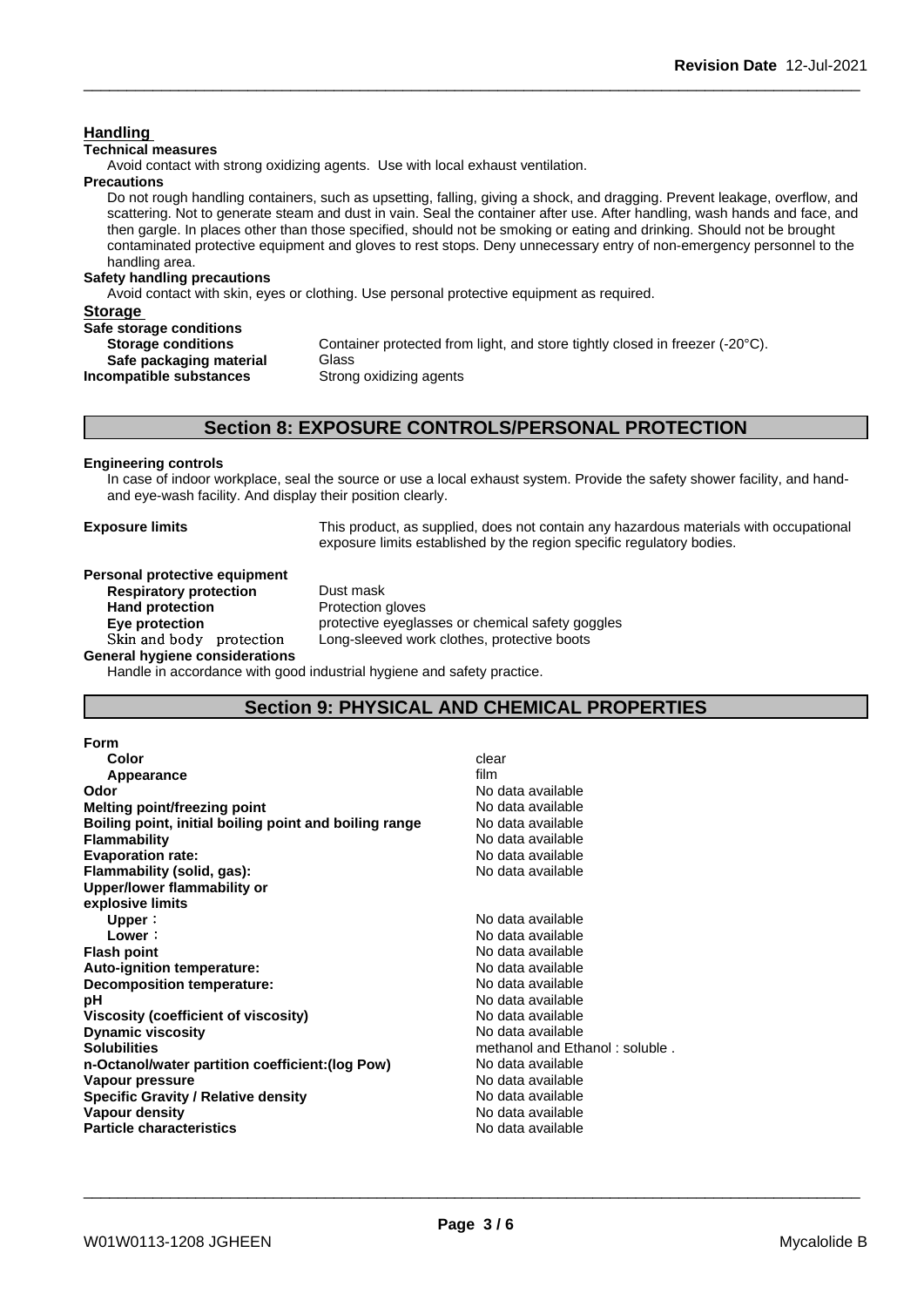## **Section 10: STABILITY AND REACTIVITY**

#### **Stability**

**Reactivity** No data available<br> **Chemical stability** May be altered by May be altered by light. **Hazardous reactions** None under normal processing **Conditions to avoid** Extremes of temperature and direct sunlight **Incompatible materials** Strong oxidizing agents **Hazardous decomposition products** Carbon monooxide (CO), Carbon dioxide (CO2), Nitrogen oxides (NOx)

## **Section 11: TOXICOLOGICAL INFORMATION**

**Acute toxicity**

| ~<br>Chemical<br>$\sim$ $\sim$ $\sim$ $\sim$<br><b>Name</b> | DEO                                                        | IDEG<br>יטכע. | <b>CEC</b><br>- CJL<br>ınnala<br>нон |
|-------------------------------------------------------------|------------------------------------------------------------|---------------|--------------------------------------|
| $\cdot$ .<br>Mvcalolide .                                   | $\overline{\phantom{a}}$<br>36 <sub>m</sub><br>ว/ka(Mouse) | N/A<br>. .    | N/                                   |

| <b>Skin irritation/corrosion</b>  | No data available |  |
|-----------------------------------|-------------------|--|
| Serious eye damage/ irritation    | No data available |  |
| Respiratory or skin sensitization | No data available |  |
| Reproductive cell mutagenicity    | No data available |  |
| Carcinogenicity                   | No data available |  |
| <b>Reproductive toxicity</b>      | No data available |  |
| <b>STOT-single exposure</b>       | No data available |  |
| <b>STOT-repeated exposure</b>     | No data available |  |
| <b>Aspiration hazard</b>          | No data available |  |

## **Section 12: ECOLOGICAL INFORMATION**

| <b>Ecotoxicity</b>                                                                                                        | No information available                                                                                     |
|---------------------------------------------------------------------------------------------------------------------------|--------------------------------------------------------------------------------------------------------------|
| Other data                                                                                                                | No data available                                                                                            |
| <b>Persistence and degradability</b><br><b>Bioaccumulative potential</b><br>Mobility in soil<br>Hazard to the ozone layer | No information available<br>No information available<br>No information available<br>No information available |

## **Section 13: DISPOSAL CONSIDERATIONS**

#### **Waste from residues**

Disposal should be in accordance with applicable regional, national and local laws and regulations.

**Contaminated container and contaminated packaging**

Disposal should be in accordance with applicable regional, national and local laws and regulations.

## **Section 14: TRANSPORT INFORMATION**

**ADR/RID**<br> **UN number** UN2811 **UN number**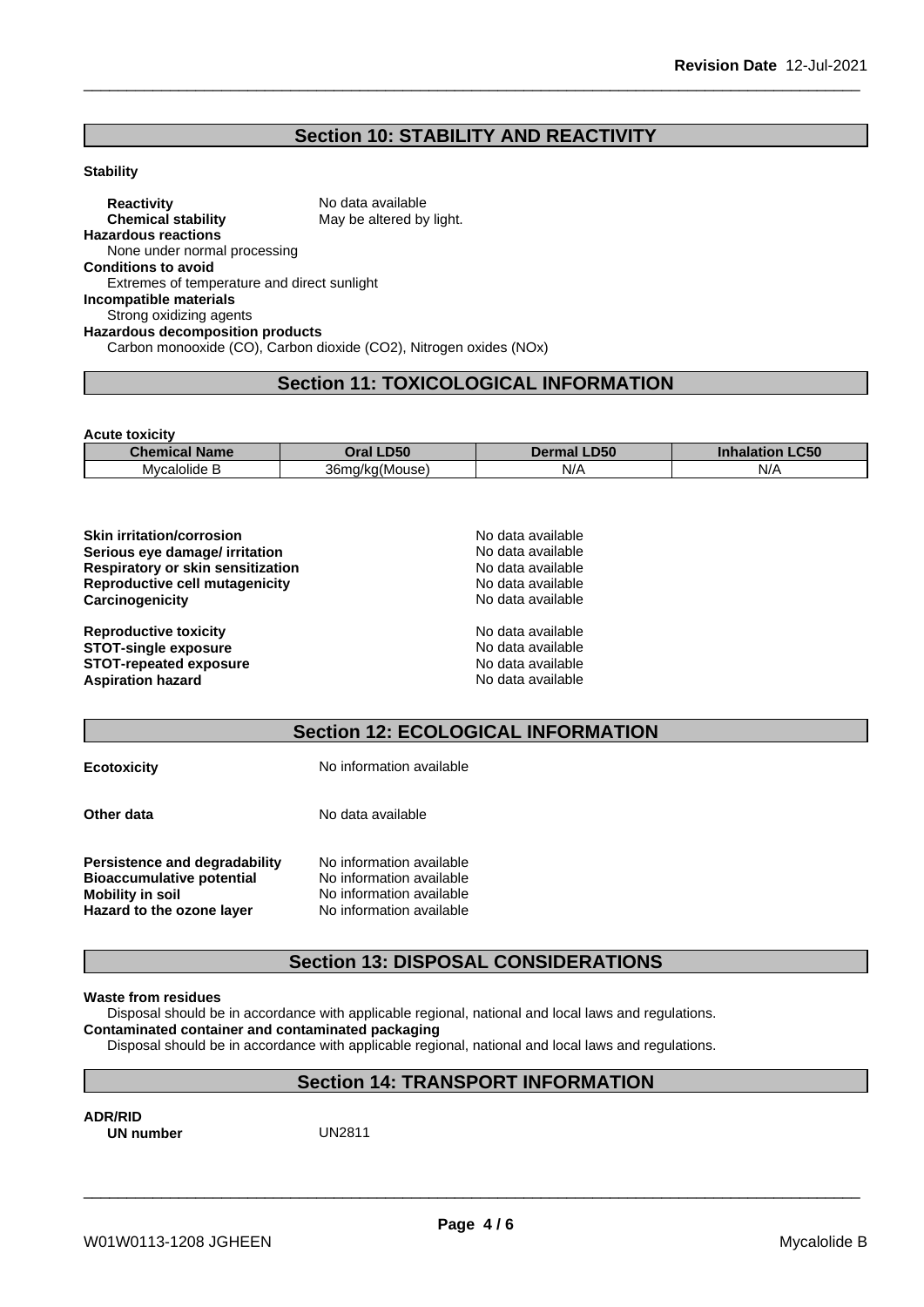| Proper shipping name:<br>UN classfication                                  | Toxic solid, organic, n.o.s. (Mycalolide B)<br>6.1 |
|----------------------------------------------------------------------------|----------------------------------------------------|
| <b>Subsidiary hazard class</b><br>Packing group<br><b>Marine pollutant</b> | Ш<br>Not applicable                                |
| <b>IMDG</b>                                                                |                                                    |
| UN number                                                                  | <b>UN2811</b>                                      |
| Proper shipping name:                                                      | Toxic solid, organic, n.o.s. (Mycalolide B)        |
| UN classfication                                                           | 6.1                                                |
| <b>Subsidiary hazard class</b>                                             |                                                    |
| Packing group                                                              | Ш                                                  |
| <b>Marine pollutant (Sea)</b>                                              | Not applicable                                     |
| Transport in bulk according to                                             | No information available                           |
| Annex II of MARPOL 73/78 and                                               |                                                    |
| the IBC Code                                                               |                                                    |
| <b>IATA</b>                                                                |                                                    |
| UN number                                                                  | <b>UN2811</b>                                      |
| Proper shipping name:                                                      | Toxic solid, organic, n.o.s. (Mycalolide B)        |
| UN classfication                                                           | 6.1                                                |
| <b>Subsidiary hazard class</b>                                             |                                                    |
| Packing group                                                              | Ш                                                  |
| <b>Environmentally Hazardous</b>                                           | Not applicable                                     |
| <b>Substance</b>                                                           |                                                    |

## **Section 15: REGULATORY INFORMATION**

| <b>International Inventories</b>                                            |                                                                                                                                        |  |  |  |
|-----------------------------------------------------------------------------|----------------------------------------------------------------------------------------------------------------------------------------|--|--|--|
| <b>EINECS/ELINCS</b>                                                        |                                                                                                                                        |  |  |  |
| TSCA                                                                        |                                                                                                                                        |  |  |  |
| Japanese regulations                                                        |                                                                                                                                        |  |  |  |
| <b>Fire Service Act</b>                                                     | Not applicable                                                                                                                         |  |  |  |
| <b>Poisonous and Deleterious</b>                                            | Not applicable                                                                                                                         |  |  |  |
| <b>Substances Control Law</b>                                               |                                                                                                                                        |  |  |  |
| <b>Industrial Safety and Health Act Not applicable</b>                      |                                                                                                                                        |  |  |  |
| Regulations for the carriage                                                | Toxic Substances - Poison (Ordinance Art.3, Ministry of Transportation Ordinance                                                       |  |  |  |
| and storage of dangerous                                                    | Regarding Transport by Ship and Storage, Attached Table 1)                                                                             |  |  |  |
| goods in ship                                                               |                                                                                                                                        |  |  |  |
| <b>Civil Aeronautics Law</b>                                                | Toxic and Infectious Substances (Ordinance Art.194, MITL Nortification for Air<br>Transportation of Explosives etc., Attached Table 1) |  |  |  |
| <b>Pollutant Release and Transfer Not applicable</b><br><b>Register Law</b> |                                                                                                                                        |  |  |  |
| <b>Export Trade Control Order</b>                                           | Not applicable                                                                                                                         |  |  |  |
|                                                                             | <b>Section 16: OTHER INFORMATION</b>                                                                                                   |  |  |  |
| Key literature references and                                               | NITE: National Institute of Technology and Evaluation (JAPAN)                                                                          |  |  |  |
| courses for data ats                                                        | http://www.cofo.nito.go.ip/ionon/dh.html                                                                                               |  |  |  |

**Key literature references and NITE**: National Institute of Technology and Evaluation (JAPAN)<br>**sources for data etc.** http://www.safe.nite.go.jp/japan/db.html IATA dangerous Goods Regulations RTECS:Registry of Toxic Effects of Chemical Substances Japan Industrial Safety and Health Association GHS Model SDS Dictionary of Synthetic Oraganic Chemistry , SSOCJ, Koudansha Scientific Co.Ltd. Chemical Dictionary, Kyouritsu Publishing Co., Ltd. etc

#### **Disclaimer**

This SDS is according to JIS Z 7253: 2019. The information provided in this Safety Data Sheet is correct to the best of our knowledge, information and belief at the date of its publication. The information given is designed only as a guidance for safe handling, and is not to be considered a warranty or quality specification. The information relates only to the specific material designated and may not be valid for such material used in combination with any other materials or in any process, unless specified in the text.

GHS Classification is according to JIS Z7252(2019). \*JIS: Japanese Industrial Standards